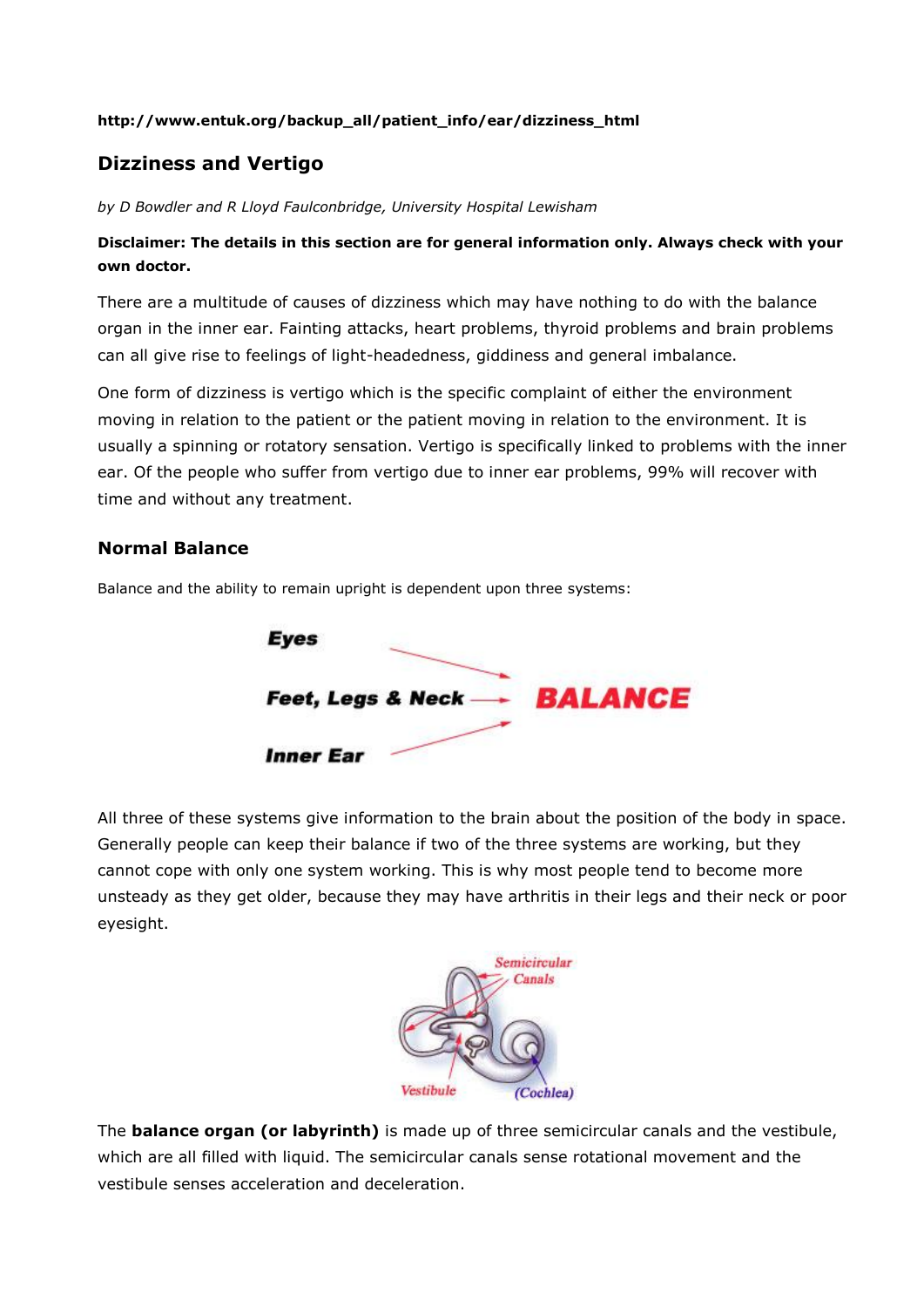## **Inner ear disease and vertigo**

Many different factors can affect the inner ear and cause vertigo. One way to distinguish them is by the duration of the dizziness.

## **Short-lived episodes of dizziness (few seconds to minutes)**

An extremely common type of vertigo is benign positional vertigo. This is typically a very sudden onset of dizziness, which settles rapidly after a few seconds or at most a couple of minutes.

It is often started off by the person suddenly looking upwards or sideways, and some people get it when they turn over in bed. In between attacks, the sufferer feels entirely normal. It is probably caused by a little piece of lining coming loose in the inner ear and floating into the balance receptor, causing a sudden increase in nerve stimulus to the brain.

Sometimes the attacks start following a whiplash injury or other head injury, but often there appears to be no reason that they should have started. The attacks usually disappear with time.

Medicines do not help, but a manoeuvre known as Epley's Manoeuvre can be extremely effective in some patients. This can be carried out either by the ear nose and throat surgeon or physiotherapy department, depending on the hospital.

## **Medium length episodes of dizziness (half-hour to several hours)**

These types of vertigo are rarer and are thought to be due to an increase in pressure of the fluid in the inner ear, although nobody really knows for sure.

Menière's disease or endolymphatic hydrops result in episodes of severe vertigo that can last up to several hours. The dizzy episodes are usually linked with vomiting, and the sufferer can often tell an episode is about to start because he or she notices a drop in their hearing, a feeling of fullness in the ear and some tinnitus. The hearing recovers once the vertigo has settled, but may gradually deteriorate with time.

Treatment of Menière's disease can involve medicines and, more rarely, surgery, but this will be organised by your local ear nose and throat department once the diagnosis of Menière's disease has been made.

## **Longer episodes of dizziness: (days to weeks)**

An infection of the inner ear (labyrinthitis) or an inflammation of the balance nerve (vestibular neuronitis) can give rise to severe rotatory dizziness for up to two to three weeks, with a slow return to normal balance which can take a further few weeks.

Again, the initial episode is often associated with vomiting and the patient can be bed-bound because the dizziness is so severe. This is best treated at first with a vestibular sedative such as Stemetil, but any treatment should be stopped quite quickly to allow the brain to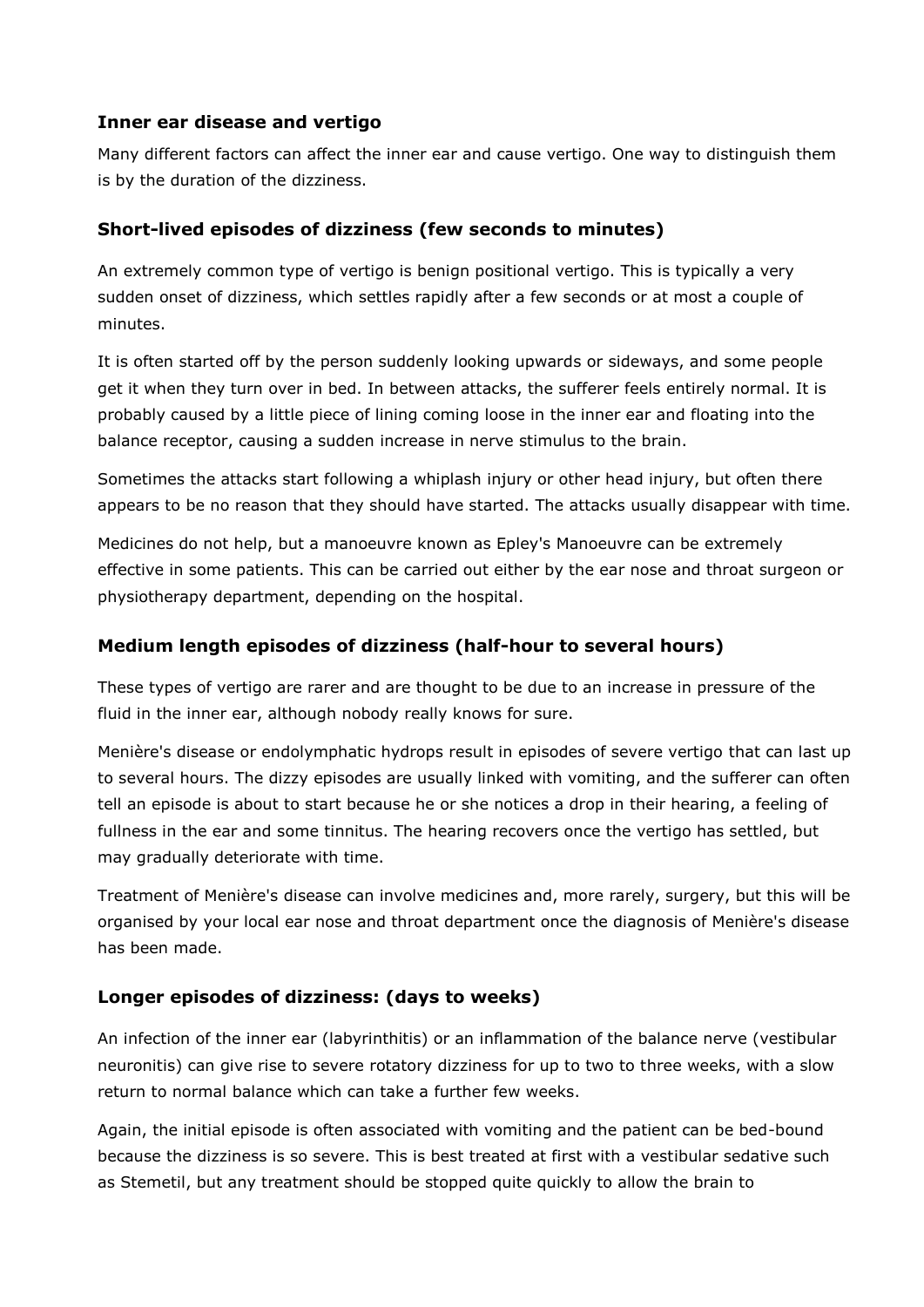compensate and recover from the dizziness. Recovery is much quicker in the long run if treatment with anti-dizziness medicines is not prolonged.

## **Investigations**

The majority of patients who experience episodes of vertigo will recover without any long-term ill effects and usually within a few weeks or month of the onset of the symptoms.

In the majority, specialist investigations do not help with the diagnosis but they can be helpful in certain circumstances. If they are thought necessary, investigations of vertigo will generally be carried out in a hospital by a neurologist, general physician or ear nose and throat surgeon or a audiological physician. Types of test that may be requested include: audiological (hearing) tests, tests of balance, blood tests (rarely), and radiological examinations such as an MRI scan or CT scan.

## **Treatment**

In general the treatment of vertigo is symptomatic, ie treatment is given to control the symptoms without regard to the specific cause of the vertigo. The body is very good at overcoming the imbalance experienced during inner ear disease, and so symptomatic treatment should be short because it can delay this natural compensation.

### **Rehabilitation (including Cawthorne Cooksey Exercises)**

There are specifically targeted exercises to speed up the brain's natural compensation after inner ear disease. Recovery can be hastened by these exercises which can be organised by your local ear nose and throat or physiotherapy department.

### **Vestibular sedatives**

The inner ear may be 'suppressed' (or made sleepy) by the use of drugs such as Stemetil or Stugeron. These drugs reduce the overactivity of the balance organ and so reduce the dizziness and vomiting that can occur in inner ear problems.

However, they are not a long-term solution and should be used for as short a time as possible because they prolong the time taken for the body to readjust after the vertigo.

### **Menière's disease**

This is a longer term disease and there are two aims of treatment. One is to treat the acute episodes of dizziness with vestibular sedatives (see above), and the other is to try to reduce the frequency of the dizzy episodes.

Frequently advice will be given to restrict intake of salt, caffeine and alcohol, which can help some patients with Menière's disease. Increasing the bloodflow of the inner ear may help and so drugs like Betahistine (Serc) are often prescribed.